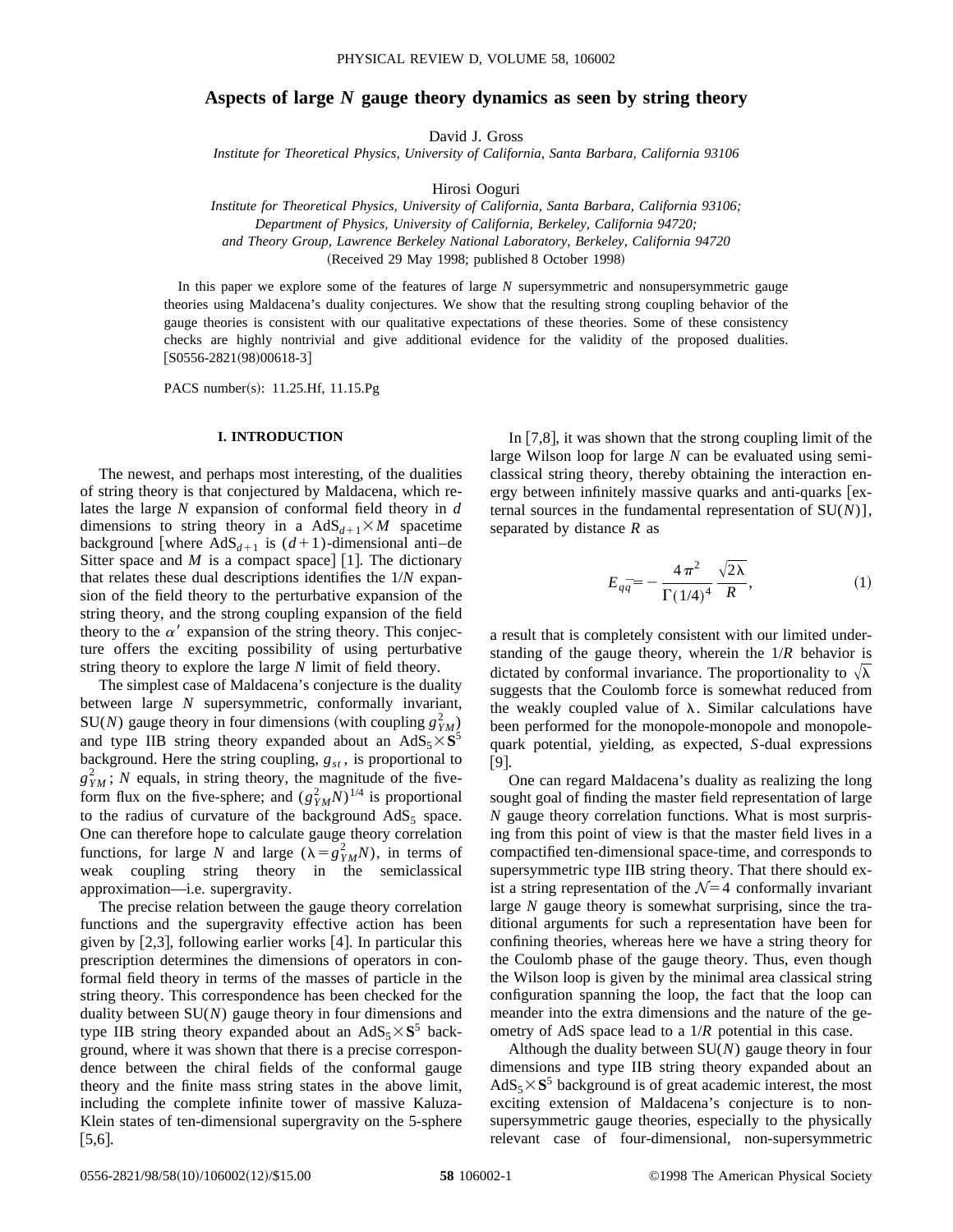gauge theory—namely  $QCD<sub>4</sub>$ . As Witten has shown [10], it is reasonable to extend the conjecture to cases where supersymmetry is broken, thereby obtaining properties of nonsupersymmetric gauge theories in the large *N* limit. For example, one can easily extend the duality to discuss the finite temperature behavior of the  $\mathcal{N}=4$  gauge theory, by compactifying the (Euclidean) time direction of the background space time of AdS on a circle of radius  $\alpha$ 1/*temperature*, in which case supersymmetry is broken by the boundary conditions on the circle. One can argue that, since supersymmetry is broken, the fermions and the scalars acquire a mass and, at least for large temperature decouple, thus yielding a duality to high temperature QCD. Witten showed that in this case one derives many of the expected features of high temperature gauge theory; including a non-zero expectation value of temporal (Polyakov) loops, an area law for spatial Wilson loops and a mass gap (i.e. a magnetic mass).

Finally, Witten has proposed a strategy to study ordinary four dimensional QCD at zero temperature using string theory  $[10]$ . This can be done by using Maldacena's conjecture to relate the large  $N$  limit of the  $SU(N)$ -type  $(2,0)$ theory in  $\mathbb{R}^6$  to *M* theory on  $AdS_7 \times S_4$  and dimensionally reducing these to four dimensions. (Throughout this paper, we consider theories on Euclidean signature spaces, and  $AdS<sub>7</sub>$  here means its Euclideanized version.) To do this and to break the supersymmetry one sets the (2,0) theory on **S**<sup>1</sup>  $\times$ **S**<sup>1</sup> $\times$ **R**<sup>4</sup> with supersymmetry breaking boundary condition on the fermions around one of the **S**1's.

An obvious candidate for its *M* theory dual would be obtained by periodically identifying points on  $AdS<sub>7</sub>$  corresponding to the periodicity's of the  $S^1 \times S^1$  and by imposing the supersymmetry breaking boundary condition on the fermions by hand. There is, however, another candidate which obeys the same boundary condition. It is the anti–de Sitter Schwarzschild solution constructed by Hawking and Page (for  $AdS<sub>4</sub>$  case) [15]. The supersymmetry breaking boundary condition is automatically imposed by the Schwarzschild geometry. It turned out that the classical action for the AdS Schwarzschild solution is smaller than that of the vacuum  $AdS_7$ , and therefore is dominant in the large N limit [10].

To make contact with four dimensional QCD we must shrink the radii of the two circles to zero in a certain limit. In this construction, the six-dimensional  $(2,0)$  theory is regarded as a regularization of the four-dimensional QCD. The ultraviolet cut-off scale is therefore set by the size of the compact space  $S^1 \times S^1$ .

Denote the radius of the supersymmetry preserving circle by  $R_1$  and that of the supersymmetry breaking one by  $R_2$ . The gauge coupling constant  $g_{YM}$  of  $QCD_4$  is given by the ratio of the radii  $g_{YM}^2 = R_1 / R_2$ . In the 't Hooft limit, where one keeps  $g_{YM}^2 N$  to be finite, the circle  $S_{R_1}^1$  shrinks to zero as one takes  $N \rightarrow \infty$ . This corresponds to the IIA limit of *M* theory as  $S^1_{R_1}$  is the supersymmetry preserving circle. Therefore one could have started with the theory on *N* D4 branes in the IIA theory, wrapped around a circle with nonsupersymmetric boundary conditions, rather than the sixdimensional theory. We will take this approach throughout the paper. QCD is then regarded as the dimensional reduction of the five dimensional theory at high temperature, with coupling  $g_{YM}^2 = g_5^2 T$ , where  $g_5$  is the five dimensional coupling and  $T$  the temperature (inverse radius) of the circle.

Witten has argued that Wilson loops exhibit a confining area law behavior in this geometry for large *N* and large  $g_{YM}^2 N$ . However, as he points out, this does not establish that QCD is a confining theory. The gauge theory so constructed has an ultraviolet cutoff ( ${}^{\alpha}T$ ) and the coupling  $g_{YM}$  should be thought of as the bare coupling at distances corresponding to 1/*T*. The string tension will turn out, for large  $\lambda = g_{YM}^2 N$ (as we shall show below), to be proportional to  $\lambda T^2$ . To construct four dimensional QCD we must take

$$
T \to \infty
$$
 and  $\lambda \to \frac{b}{\ln(\frac{T}{\Lambda_{\text{QCD}}})}$ , (2)

where  $\Lambda_{\text{QCD}}$  is the QCD mass scale. Presumably we would find, were we able to calculate the small  $\lambda$  behavior of the tension, that the tension behaves as  $\exp[-2b/\lambda]T^2 \sim \Lambda_{\text{QCD}}^2$ . This calculation is beyond our control at the moment. For small  $\lambda$  the background geometry develops singular behavior and the supergravity approximation surely breaks down. To deal with this continuum limit one would have to be able to calculate the properties of string theory with background Ramond-Ramond  $(R-R)$  charge in a rather singular background.

Thus, for the time being, the Maldacena-Witten conjecture only informs us about the behavior of large *N* QCD, with a fixed ultraviolet cutoff in the strong coupling (large  $\lambda$ ) regime. The resulting physics should be compared best with strong coupling lattice gauge theory, where the lattice spacing  $a$  is analogous to  $1/T$ , the radius of the fifth dimension. What is remarkable here is that the short distance cutoff, unlike in the case of lattice, does not destroy the rotational or Lorentz symmetry of the theory. Indeed, at short distances we see a higher dimensional theory with more symmetry, indeed enough symmetry to render the theory finite. We are using the six dimensional, ultraviolet finite,  $(2,0)$  theory to define the theory in the ultraviolet, yet its infrared behavior should be qualitatively the same as QCD.

In this paper we shall explore some of the features of large *N* supersymmetric and nonsupersymmetric gauge theories using the above duality conjectures. We shall show that the resulting strong coupling behavior of the gauge theories is, in all cases, consistent with our qualitative expectations of these theories. Some of these consistency checks are highly nontrivial and give additional evidence for the validity of the proposed dualities.

First we shall explore, in the next section, the connected correlation function of Wilson loops. This kind of calculation can be used for many purposes among which are the evaluation of the electric mass (or screening length) of high temperature QCD, the glue ball spectrum of confining gauge theories and the demonstration that in the confining phase of QCD monopoles are condensed. In particular we outline how the glueball spectrum of this version of strong coupling QCD could be calculated.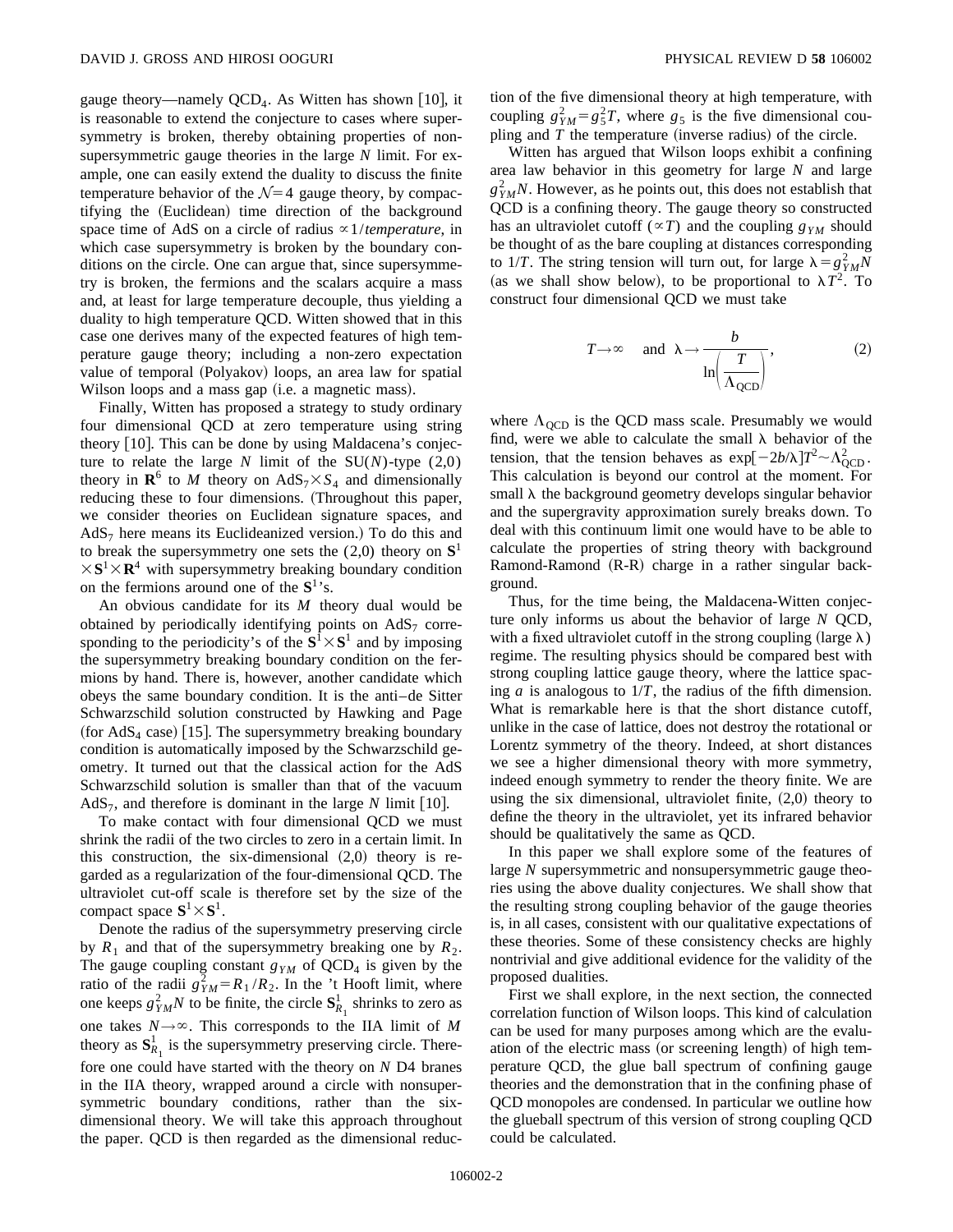In Sec. III, we generalize the discussion of QCD to the case where the  $\theta$  parameter is non-zero and argue that we can demonstrate oblique confinement.

In Sec. IV we generalize the evaluation of Wilson loops in the fundamental representation to higher representations. Here we find that the string theory naturally produces the behavior of higher representations that we would expect in a confining theory—a result that depends critically on the master field being described by fermionic strings.

In Sec. V we argue that one can also use the duality to discuss heavy quark baryonic states and determine the effective energy of *N* fundamental representation quarks in a singlet state for large *N*. The construction of the baryon is possible because of the Chern-Simons term in the action for supergravity on AdS. The same arguments allow us to show that the interaction energy between any finite number of quarks is zero for the conformally invariant supersymmetric four dimensional gauge theory and infinite for the confining theory.

Finally, we conclude with a discussion of the possibility of a large *N* phase transition. If such a phase transition exists the power of the conjectured duality would be significantly weaker.

While this paper was being typed, we learned of the work  $[11]$  where a similar construction of baryons is given.

# **II. CONFINEMENT, MONOPOLE CONDENSATION AND GLUEBALL**

In this section, we first review the works  $[10,12-14]$ where it was shown how confinement in strong coupling  $QCD<sub>p</sub>$  can be seen in the dual description based on AdS supergravity. In particular, they demonstrated the area law behavior of the Wilson loop expectation value. We then discuss implications of this result and clarify an issue that was raised in  $[12-14]$  on the apparent divergence of the electric and magnetic masses. It turns out that this is related to the computation of the mass gap suggested in  $[10]$ . We discuss how one can compute glueball masses in this description.

According to Maldacena's conjecture  $[1,16]$ , the  $(p+1)$ -dimensional maximally supersymmetric gauge theory realized as the low energy dynamics of *N* D*p* branes  $(p \le 5)$  is dual to type II string theory on the near horizon geometry of the D*p* brane, as given by

$$
l_s^{-2}ds^2 = \sqrt{\frac{gN}{u^{7-p}}}du^2 + \sqrt{\frac{u^{7-p}}{gN}}\sum_{i=0}^p dx_i^2 + \sqrt{gNu^{p-3}}d\Omega_{8-p}^2,
$$
 (3)

where  $l_s$  is the string length,  $d\Omega_{8-p}$  is the line element of  $S^{8-p}$ , and *g* is related to the Yang- Mills coupling constant. We have neglected numerical factors that are not relevant to the following discussion. For  $p \neq 3$ , the dilaton  $\phi$  depends on *u* and is given by

$$
e^{\phi} = g \left( \frac{gN}{u^{7-p}} \right)^{(3-p)/4}.
$$
 (4)

In particular, for  $p=3$ , the near horizon geometry (3) is AdS and the dilaton  $(4)$  is constant, corresponding to the fact that the theory on D3 brane is conformal.

Witten  $[10]$  proposed to study non-supersymmetric  $QCD_p$ by compactifying the supersymmetric theory in  $(p+1)$  dimensions on a circle and break the supersymmetry by imposing anti-periodic boundary conditions on the fermions. In the dual type II theory this corresponds to considering the AdS Schwarzschild geometry

$$
l_s^{-2}ds^2 = \sqrt{\frac{gN}{u^{7-p}}}\frac{du^2}{1 - u_0^{7-p}/u^{7-p}} + \sqrt{\frac{u^{7-p}}{gN}}(1 - u_0^{7-p}/u^{7-p})d\tau^2 + \sqrt{\frac{u^{7-p}}{gN}}\sum_{i=1}^p dx_i^2 + \sqrt{gNu^{p-3}}d\Omega_{8-p}^2, \qquad (5)
$$

with the dilaton  $\phi$  given by Eq. (4). We can regard  $(\tau, x_1, \ldots, x_n)$  as coordinates for the  $(p+1)$ -dimensional gauge theory. To make the horizon at  $u = u_0$  regular, the coordinate  $\tau$  has to be periodically identified as  $\tau \rightarrow \tau + 1/T$ with *T* being related to  $u_0$  by

$$
u_0 = (gNT^2)^{1/(5-p)}.\t(6)
$$

Since the circle in the  $\tau$  direction is contractible at  $u = u_0$ , the boundary condition on the fermions around the circle is automatically anti-periodic, breaking the supersymmetry. For large *T*, the  $(p+1)$ -dimensional theory becomes effectively *p*-dimensional, the fermions and scalars decouple, and the theory should resemble  $\text{QCD}_p$  in the infra-red.

If  $QCD_p$  is confining, the vacuum expectation value of the Wilson loop operator  $W(C)$  should exhibit area law behavior. In  $[10,12,13]$  this was shown to be the case, for large *gN*, by evaluating the classical action of string world sheet bounded by a loop on  $\mathbb{R}^p$  located at  $u = \infty$ . Because of the *u*-dependent factor  $\sqrt{u^{7-p}/gN}$  in front of  $\Sigma_i dx_i^2$  in the metric  $(5)$ , it is energetically favorable for the world sheet to drop near the horizon  $u = u_0$  before spreading out in the  $\mathbf{R}^p$ direction. At the horizon, the *u*-dependent factor becomes

$$
\sqrt{\frac{u_0^{7-p}}{gN}} = (gN)^{1/(5-p)}T^{(7-p)/(5-p)},\tag{7}
$$

where we used Eq.  $(6)$ . Therefore the area dependent part of the Wilson loop expectation value becomes

$$
\langle W(C) \rangle = \exp(-(gN)^{1/(5-p)}T^{(7-p)/(5-p)}A(C)), \quad (8)
$$

where  $A(C)$  is the area bounded by the loop  $C$ . Since the QCD<sub>*p*</sub> coupling constant  $g_{YM}$  is related to *g* by  $g_{YM}^2 = gT$ , the string tension derived from the above formula is

$$
(\text{tension})_p = (g_{YM}^2 N)^{1/(5-p)} T^{(6-p)/(5-p)}.
$$
 (9)

For  $p=3,4$ , this agrees with the formulas derived in [12,13].  $(See Fig. 1.)$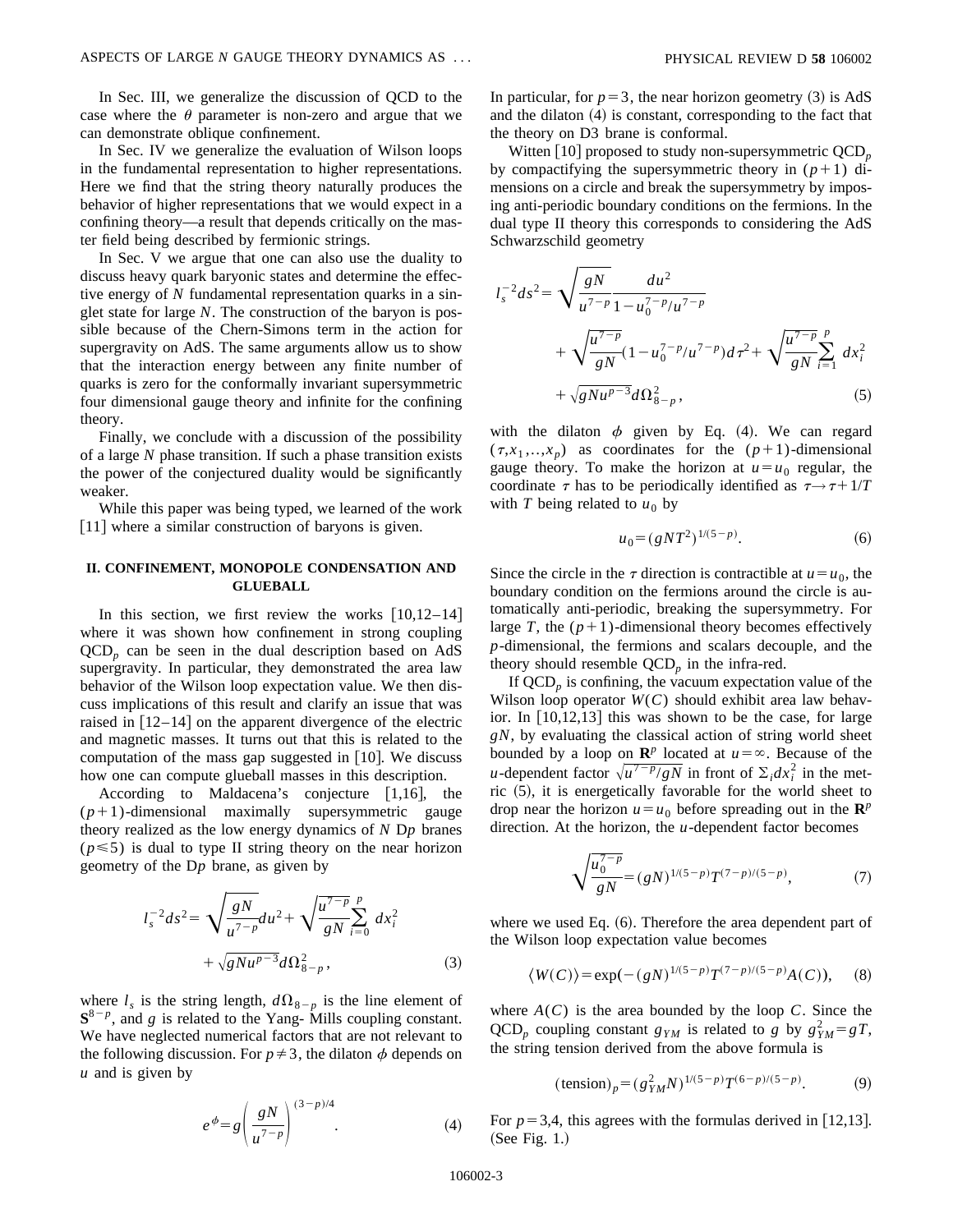

FIG. 1. The string drops to the horizon first before spreading in the  $\mathbf{R}^p$  direction.

In four dimensions, it is expected that confinement is associated with magnetic monopole condensation. It is interesting to see that this in fact happens in this construction. $<sup>1</sup>$  To</sup> discuss  $QCD<sub>4</sub>$ , we start with the five-dimensional theory on D4 branes. The magnetic monopole in five dimensions is a string which is realized as a D2 brane ending on a D4 brane  $[17,18]$ . The monopole in four dimensions is obtained by wrapping the string around the compactifying  $S<sup>1</sup>$ . It is now straightforward to compute the potential between a monopole  $(m)$  and an anti-monopole  $(\overline{m})$ . Consider a pair of *m* and  $\overline{m}$  traveling along the *x*<sub>1</sub>-axis in  $\mathbb{R}^4$  and separated in *x*<sub>2</sub> direction by distance *L*. In the large *gN* limit, the force between them is mediated by a D2 brane bounded by  $S^1$  times the trajectories of *m* and  $\overline{m}$ , which are located at  $u = \infty$ . Away from the boundaries, the D2 brane can spread in the *u* direction. In its classical configuration, *u* would be a function of  $x_2$  only because of the symmetry of the problem. If we use  $(\tau, x_1, x_2)$  as the coordinates on the D2 brane, the induced metric on the brane is then

$$
G_{\tau,\tau} = \sqrt{\frac{u^3}{gN}} \left( 1 - \frac{u_0^3}{u^3} \right)
$$
  
\n
$$
G_{11} = \sqrt{\frac{u^3}{gN}},
$$
  
\n
$$
G_{22} = \sqrt{\frac{gN}{u^3} \frac{(du/dx_2)^2}{1 - u_0^3/u^3}} + \sqrt{\frac{u^3}{gN}}.
$$
\n(10)

By taking into account the dilaton configuration  $(4)$ , which in this case is

$$
e^{\phi} = g \left(\frac{u^3}{gN}\right)^{1/4},\tag{11}
$$

the D2 brane action per unit length in the  $x_1$  direction becomes

$$
E_{m\bar{m}} = \int_0^L d\tau dx_2 e^{-\phi} \sqrt{G_{\tau\tau} G_{11} G_{22}}
$$



FIG. 2. For  $L > L_{\text{crit}}$ , there is no volume-minimizing D2 brane configuration connecting to the  $m - m$  pair.

$$
=\frac{1}{gT}\int_0^L dx_2 \sqrt{\left(\frac{du}{dx_2}\right)^2 + \frac{1}{gN}(u^3 - u_0^3)},\quad (12)
$$

and it gives the potential energy for the  $m - m$  pair.

The next task would be to minimize this action. In fact, essentially the same problem has already appeared in  $[12,13]$ where the correlation function of temporal Wilson loops in five dimensions was studied. There one considers a string, rather than the D2 brane, wrapping in the  $\tau$  direction and spreading in the  $x_2$  direction. Because of Eqs.  $(10)$  and  $(11)$ , we have

$$
e^{-\phi}\sqrt{G_{\tau\tau}G_{11}G_{22}} = \frac{1}{g}\sqrt{G_{\tau\tau}G_{22}}.
$$
 (13)

Therefore the classical action of the string is equal to *g* times that of the D2 brane discussed in the above paragraph. Therefore, we can borrow the result of  $[12,13]$  to discuss the  $m - m$  correlation.

The new feature of this problem is a classical instability of the D2-brane world volume. When the distance *L* between *m* and *m* is less than a certain critical distance  $L_{\text{crit}}$ , which is equal to 1/*T* times some numerical factor, there is a D2 brane configuration minimizing the action  $(12)$  and connecting *m* and  $\overline{m}$ . If *L* exceeds this critical distance, there is no connected D2 brane configuration minimizing the action (Fig. 2). This happens because the  $G<sub>\tau\tau</sub>$  component of the induced metric  $(10)$  can be made arbitrary small by going near the horizon  $u = u_0$  reflecting the fact that the compactification circle along  $\tau$  is contractible in the AdS Schwarzschild geometry. Since the circle is contractible, the D2 brane can split into two pieces each of which has a topology of a disk and is bounded by the trajectory of  $m$  or  $\overline{m}$ . Therefore, for  $L>L<sub>crit</sub>$ , the potential between *m* and  $\overline{m}$  becomes constant and the force between them vanishes. This suggests that the magnetic monopole is completely screened. In this construction, therefore, confinement is in fact accompanied by mono-

<sup>&</sup>lt;sup>1</sup>While this work was in progress, we received  $[14]$  where a related issue was discussed.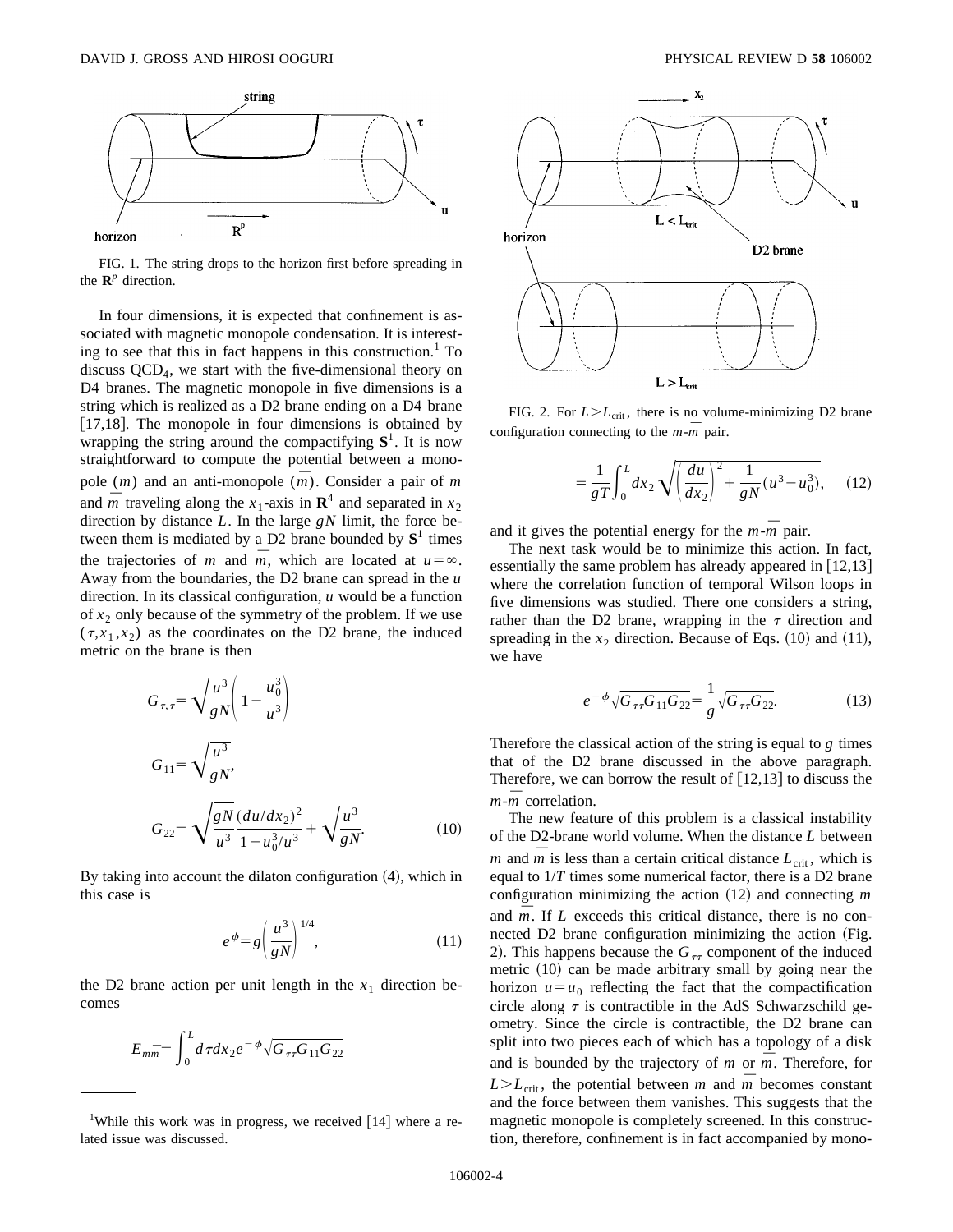

FIG. 3. For  $L > L_{\text{crit}}$ , there is no area-minimizing string world sheet connecting the two Wilson loops. The critical distance  $L_{\text{crit}}$  is determined by the size of the loop.

pole condensation. If we view this system as finite temperature  $QCD_{p+1}$ , such a complete screening indicates that the magnetic mass is infinite. This is somewhat puzzling and we will address this issue later in this section.

A similar classical instability also shows up when one studies correlation functions of Wilson loops. If one considers two Wilson loops in  $\mathbb{R}^4$  and repeats the above analysis to compute their correlation function, one finds that, beyond a certain critical distance determined by the size of the loops, the correlation function vanishes identically. Once again, this is because the loops are contractible and the string stretched between the loops becomes classically unstable beyond the critical distance  $(Fig. 3)$ . This result is again somewhat puzzling since one would expect that the Wilson loops correlation for large distance would be characterized by glueball exchange. This result seems to indicate that the glueball mass in  $\text{QCD}_p$  is infinite. To address this issue, it is useful to look into the nature of the classical instability and discuss what happens at the critical distance and beyond.

The instability of minimal surfaces has been known for a long time. It was Euler who showed that a minimal surface bounded by a two concentric circle in  $\mathbb{R}^3$  is given by a catenoid. Let us put the two circles of radius  $R_0$  at  $z=$  $\pm L/2$ . Euler's catenoid is given by

$$
\sqrt{x^2 + y^2} = R_{\min}\cosh\left(\frac{z}{R_{\min}}\right),\tag{14}
$$

where  $R_{\text{min}}$  is the minimum radius of the catenoid, which is a function of the distance *L* between the circles and the radius  $R_0$  determined by the relation

$$
R_0 = R_{\min}\cosh\left(\frac{L}{2R_{\min}}\right). \tag{15}
$$

When the two loops coincide  $(L=0)$ , obviously this formula gives  $R_{\text{min}} = R_0$ . As one increases *L*, the minimum radius  $R_{\text{min}}$  decreases. As shown in Fig. 4, however, there is a critical value of  $L_{\text{crit}} = 1.325R_0$ . For  $L > L_{\text{crit}}$ , there is no solution



FIG. 4. For  $0 \le L \le 1.3525R_0$ , the solid curve *R*  $=R_{\text{min}} \cosh(L/2R_{\text{min}})$  intersects twice with the dotted line  $R=R_0$ , determining the minimum radius *R*min of the catenoid. For *L*  $>L_{\text{crit}}$ , there is no intersection, indicating that a catenoid solution does not exist.

to Eq.  $(15)$ . There the only minimal surface is a pair of disks bounded by the two circles, called the Goldschmit discontinuous solution. At  $L = L_{\text{crit}}$ , the catenoid becomes unstable. A small perturbation would make the surface to pinch and split into the two disks.

At  $L < \tilde{L}_{\text{crit}} = 1.056R_0$ , the area of the catenoid is smaller than that of the Goldschmit solution and therefore the catenoid is absolutely stable. At  $L = \tilde{L}_{crit}$ , the areas of the two solutions coincide and, for  $\overline{\tilde{L}}_{crit} < L < L_{crit}$ , the catenoid becomes more voluminous than the Goldschmit solution. Therefore the transition from the catenoid to the Goldschmit solution at  $L = L_{\text{crit}}$  is of the first order.

What does this mean for the Wilson loop correlation function? When the distance between the loops  $C_1$  and  $C_2$  is less than the critical distance  $L < L_{\text{crit}}$ , the main contribution to the connected part of the correlation function  $\langle W(C_1)W(C_2)\rangle$  comes from the classical string connecting  $C_1$  and  $C_2$ . At  $L = L_{\text{crit}}$ , the string world sheet becomes unstable and starts to collapse. Before the surface becomes disjoint, however, the supergravity approximation breaks down when the radius of the cylinder becomes of the order of the string length  $l_s$ . After that, quantum fluctuations of the surface start to support the world sheet against the total collapse, and the two disks would be connected by a thin tube of a string scale  $l<sub>s</sub>$ . For large  $L$ , the thin tube is represented by the supergraviton exchange between the two disks. Therefore the correlation between the Wilson loops does not completely vanish, but are mediated by the supergraviton exchange between the disks  $(Fig. 5)$ . This indicates that the supergravitons in the  $AdS_{p+2}$  Schwarzschild blackhole geometry should be identified with the glueballs of QCD*<sup>p</sup>* .

Another way to obtain glueball masses would be to compute correlation functions of local operators in QCD<sub>p</sub> and look for particle poles. According to  $[2,3]$ , a two-point correlation function of local operators in the  $(p+1)$ -dimensional supersymmetric gauge theory is obtained by computing the Green's function of the corresponding supergraviton (or its Kaluza-Klein cousin) on  $AdS_{p+2}$ . Similarly acorrelation function in  $\text{QCD}_p$  should be related to a Green's function on the  $AdS_{p+2}$  Schwarzschild geometry.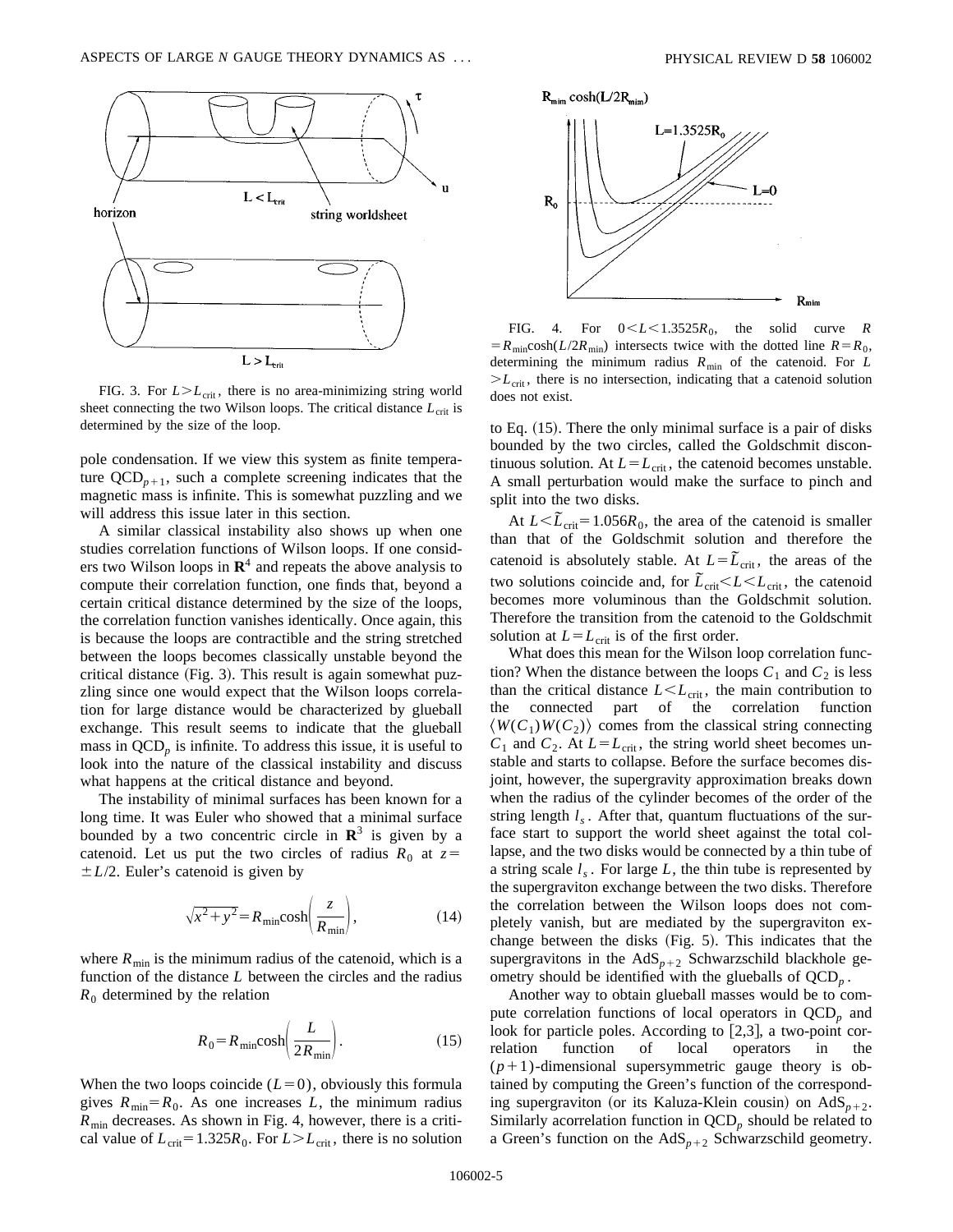

FIG. 5. The string world sheet connecting the Wilson loops collapses at  $L = L_{\text{crit}}$  and is replaced by the supergraviton exchange.

The glueball masses computed in this way would be the same as the one that appeared in the Wilson loop correlators in the above paragraph as they are both extracted from the supergraviton propagator.

Since the bulk geometry is invariant under translation in the  $S^1 \times \mathbb{R}^p$  direction, we can expand the supergraviton wave  $\phi(u,\tau,x)$  in the Fourier modes as

$$
\phi(u,\tau,x) = \sum_{n} \int \frac{d^p k}{(2\pi)^p} \widetilde{\phi}_{n,k}(u) e^{in\tau + ikx}.
$$
 (16)

Each Fourier mode corresponds to a particle pole of the correlation function on  $\mathbb{R}^p$  with mass  $k^2$ . Those with  $n \neq 0$  are Kaluza-Klein modes on  $S^1$  and are not of interest for  $QCD_p$ . For a given  $k^2$ , the Fourier mode  $\bar{\phi}_{n,k}(u)$  obeys the second order ordinary differential equation for *u*. Witten showed in [10] that the equation has a regular solution only for discrete values of  $k^2$ , suggesting the mass gap in  $QCD_n$ .

In order to actually compute the glueball masses, one has to solve the differential equation. In the  $AdS_{p+2}$  geometry, the differential equation for the supergraviton has three regular singularities and therefore can be solved analytically using the hypergeometric function  $[4,2]$ . For the Schwarzschild geometry, the differential equation has four regular singularities (for  $QCD<sub>3</sub>$ ), with the additional singularity coming from the horizon, and requires numerical work. Various aspects of the glueball spectrum are currently under study using this technique  $[19]$ .

The glueball masses computed in this way are quantized in the unit of the temperature *T*. One might have worried that in the effective large *N* string theory of glueballs the mass gap (the lowest mass of glueballs) would vanish corresponding to the massless mode of the string. In strong coupling lattice QCD, the leading contribution to the Wilson loop correlator comes from a thin rectangular tube of the size of the minimum lattice spacing *a*, as shown in Fig. 6. Therefore the glueball masses are of the order of 1/*a* in the strong coupling. Indeed, with the standard Wilson lattice action, the



FIG. 6. The glueball in the strong coupling lattice QCD.

glueball mass, for strong coupling is given by  $m_{glue}$  $=4/a \log(g^2 N)[1+O(1/g^2 N)]$ . To make contact with the real world, one would have to sum the strong coupling expansion to obtain  $m_{\text{glue}} = 4/a f(g^2 N)$ , and then let  $g^2 N$  $\rightarrow b/\log(1/\Lambda_{\text{OCD}}a)$  as  $a\rightarrow 0$ , obtaining (hopefully) a finite result proportional to the QCD scale  $\Lambda_{QCD}$ . In the AdS picture  $1/T$  plays the role of *a*, and as the string shrinks to distances of order 1/*T* the fluctuations in the extra dimensions produce a finite mass gap proportional to *T*. Thus  $m_{\text{glue}} \propto Tf(\lambda)$ . As in the case of the string tension discussed above, the computation of the 4*d* glueball spectrum would require control of the string theory in a singular background with R-R charge.

#### **III.**  $\theta$  **PARAMETER AND OBLIQUE CONFINEMENT**

It is interesting to generalize the discussion of the previous section to the case of  $\overline{QCD}_4$  with non-zero  $\theta$  parameter. Its *M* theory dual can be constructed as follows. The  $\theta$  parameter couples to  $\int$ tr $F \wedge F$  in four dimensions, which is the D0 brane charge on the D4 brane. Therefore, if we view  $QCD<sub>4</sub>$  as the high temperature theory of the theory in five dimensions,  $\theta$  can be interpreted as the chemical potential for D0 branes. In *M* theory, this is geometrically realized as a rotation of the supersymmetric circle by  $\theta$  as ones goes around the supersymmetry breaking circle once. As shown in [10], the *M* theory dual of QCD<sub>4</sub> with  $\theta=0$  is the AdS<sub>7</sub> Schwarzschild solution times **S**4, given by

$$
N^{-2/3}ds^{2} = (u^{2} - 1/u^{4})d\tau^{2} + g_{YM}^{2}u^{2}d\rho^{2} + \frac{du^{2}}{u^{2} - 1/u^{4}}
$$

$$
+ u^{2}\sum_{i} dx_{i}^{2} + d\Omega_{4}^{2}, \qquad (17)
$$

with periodicities

$$
\alpha \text{ cycle:} \quad (\tau, \rho) \to (\tau, \rho + 2\pi)
$$
  

$$
\beta \text{ cycle:} \quad (\tau, \rho) \to (\tau + 2\pi, \rho). \tag{18}
$$

We can turn on  $\theta$  in this geometry by introducing a twist as

$$
\alpha \ \ \text{cycle:} \ \ (\tau,\rho) \rightarrow (\tau,\rho+2\pi)
$$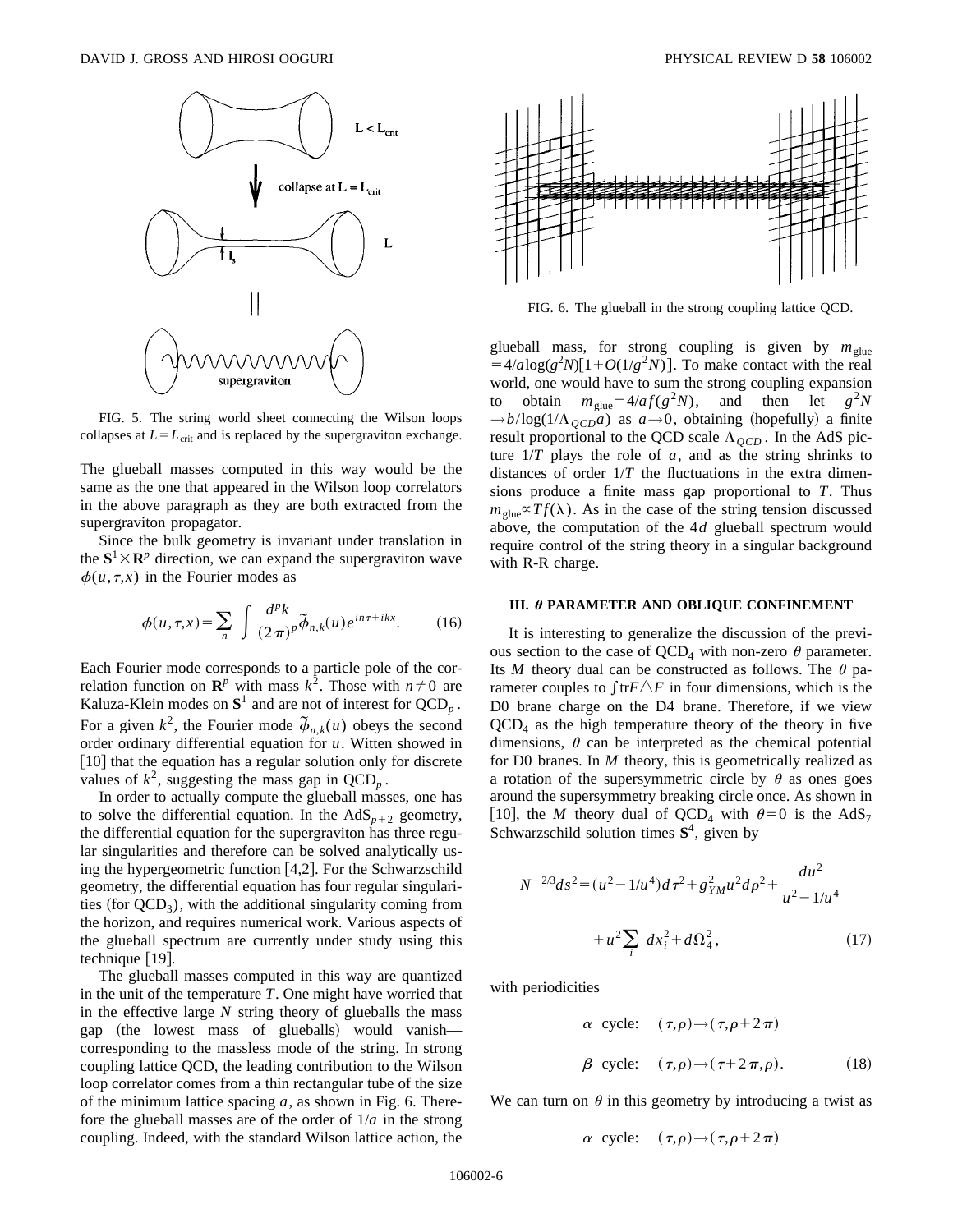

FIG. 7. When  $\theta/2\pi$  is a rational number, one can find a contractible cycle on the torus.

$$
\beta \text{ cycle: } (\tau, \rho) \to (\tau + 2\pi, \rho + \theta). \tag{19}
$$

For non-zero  $\theta$ , the  $\beta$  cycle is not contractible. Correspondingly the monopole condensation does not take place. In fact the  $m - m$  potential would obey the area law in this case. If  $\theta = 2\pi p/q$  for some co-prime integers  $(p,q)$ , however, the cycle  $(q\beta - p\alpha)$  becomes contractible in the Schwarzschild geometry (Fig. 7). A membrane ending on this cycle gives a dyon of an electric charge  $-p$  and a magnetic charge *q*, and this dyon is screened since the membrane world volume can collapse. In this case, confinement is associated with the condensation of this  $(-p,q)$  dyon, corresponding to oblique confinement.

### **IV. HIGHER REPRESENTATIONS**

Another interesting generalization is to consider Wilson loops for higher representations of SU(*N*). Using the Frobenius formula,

$$
\chi_R(U) = \frac{1}{n!} \sum_{\sigma \in S_n} \chi_R(\sigma) \prod_{i=1}^{K_{\sigma}} \text{ tr } U^{k_i}, \tag{20}
$$

one can relate the character  $\chi_R(U)$  of a representation *R* to a product of traces in the fundamental representation of SU(*N*) as expressed in the right-hand side of the equation. Here *n* is the number of boxes of the Young tableau for *R*,  $\chi_R(\sigma)$  is the character of the permutation  $\sigma$  in the representation of the symmetric group  $S_n$  associated to the same Young tableau. A permutation  $\sigma$  can be expressed as a product of cycles, and  $k_1, \ldots, k_{K_{\alpha}}$  are lengths of the cycles. Therefore, the Wilson loops expectation values for higher representations are related to multiply wound loops in the fundamental representation. The latter are computable by studying string world sheet ending on such loops.

Let us summarize what we expect for the Wilson loops for higher representations from the field theory analysis. In  $QCD<sub>2</sub>$ , they are all computed exactly  $\lfloor 20 \rfloor$  as

$$
\langle \chi_R(U) \rangle = (\dim R) \exp(-g_{YM}^2 C_2(R) A(C)), \qquad (21)
$$

where  $C_2(R)$  is the quadratic Casimir of R given by

$$
C_2(R) = nN + \sum_i r_i^2 - \sum_i c_i^2 - \frac{n^2}{N},
$$
 (22)

with  $r_i$  and  $c_i$  being the lengths of the rows and the columns of the Young tableau for *R*.

It would be instructive to look at some examples. For *n*  $=$  2, there are symmetric  $(S)$  and anti-symmetric  $(A)$  representations. Their quadratic Casimirs are

$$
C_2(S) = 2N + 2 - \frac{4}{N}
$$
  
\n
$$
C_2(A) = 2N - 2 - \frac{4}{N}.
$$
\n(23)

The Frobenius formula  $(20)$  gives

$$
\chi_S(U) = \frac{1}{2} [(trU)^2 + trU^2]
$$
  

$$
\chi_A(U) = \frac{1}{2} [(trU)^2 - trU^2],
$$
 (24)

which can be inverted as

$$
\langle trU^2 \rangle = \chi_S(U) - \chi_A(U)
$$
  
=  $N^2 e^{-2g_{YM}^2 N A(C)}$   

$$
\times \left( -4g_{YM}^2 A + \frac{1}{N} + \cdots \right).
$$
 (25)

In general, Eq.  $(21)$  combined with the Frobenius formula gives

$$
\frac{1}{N^n} \langle \text{tr} U^n \rangle = (-1)^{n-1} g_{YM}^{2n-2} \left( A^{n-1} + O\left( \frac{1}{g_{YM}^2 N} \right) \right)
$$
  
× exp $(-ng_{YM}^2 N A(C)).$  (26)

The factor  $(-1)^{n-1}A^{n-1}$  is closely related to the presence of the quadratic Casimir in the string tension and it is reasonable to expect that this factor would appear in other confining theories as well.

The prefactor in Eq. (26) has the form of the  $\alpha'$  expansion of the string theory. One might hope therefore to be able to derive the leading term  $(-1)^{n-1}A^{n-1}$  without detailed knowledge of string theory on  $AdS_{p+2}$ . Let us see how far we can go. To evaluate  $\langle trU^n \rangle$  using Maldacena's duality, one sets the Wilson loop *C* at  $u = \infty$  and considers a string world sheet whose boundary winds around *C n* times. With this boundary condition, the minimal surface in the  $AdS_{p+1}$ Schwarzschild geometry  $(5)$  should look as follows. As in the case of  $n=1$  in Sec. II, because of the *u*-dependent factor in front of  $\Sigma_i dx_i^2$ , the world sheet quickly drops to the horizon. After that, the world sheet is allowed to spread in the  $\mathbb{R}^p$  direction. For fixed *u*, the metric in the  $\mathbb{R}^p$  direction is flat, so that we can use flat space intuition. It is possible to construct a smooth surface whose boundary winds around a circle *n* times, but one can always reduce an area of such a surface by shrinking a part of the surface and creating branch points. The minimal surface constructed in this way should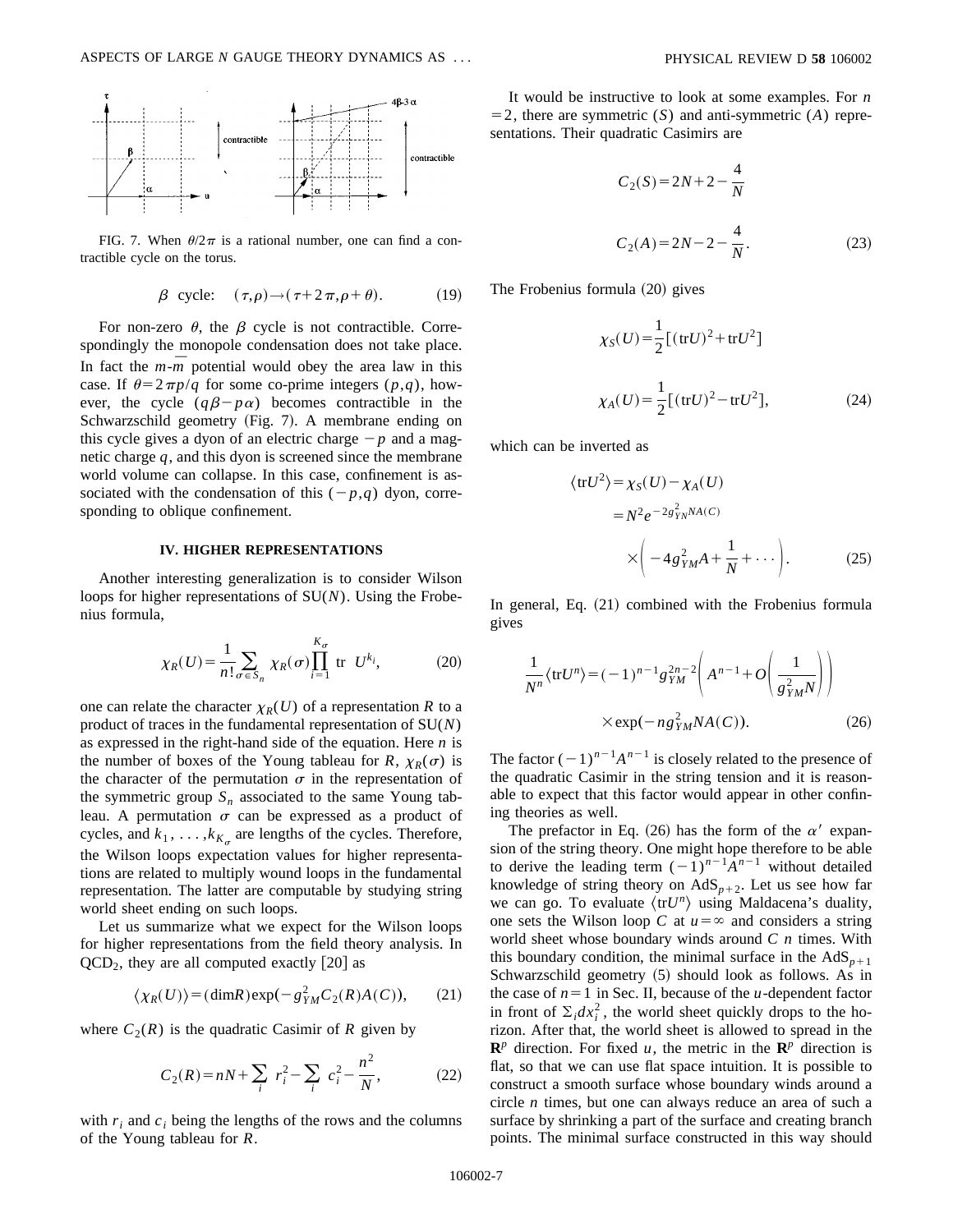then have a form of *n* disks on the top of each other connected by  $(n-1)Z_2$ -branch points.<sup>2</sup> The classical action for the minimal surface is then

$$
S_{n\;winding} = n(gN)^{1/(5-p)}T^{(7-p)/(5-p)}A(C). \tag{27}
$$

To understand the prefactor  $(-1)^{n-1}A^{n-1}$ , we have to go beyond the supergravity approximation. In general, stringy corrections are difficult to control since we know little about the formulation of string theory in a background with Ramond-Ramond  $(R-R)$  charges. Fortunately, we only need to study the 0-th order in the  $\alpha'$  expansion to understand the prefactor, consequently we can neglect the R-R charges as well as the spacetime curvature. Therefore, we can treat the string world sheet as described by the free fields of the Neveu-Schwarz- (NS-) string. All we have to do then is to compute the disk amplitude of free string theory with (*n* -1) branch points. To the 0-th order in the  $\alpha'$  expansion, this simply amounts to computing determinants of the Laplace operators on the disk with  $(n-1)$  branch points and summing over all possible locations of the branch points. The factor  $A^{n-1}$  is then easy to explain as it corresponds to the entropy factor associated to the positions of the branch points.

The sign factor  $(-1)^{n-1}$  is more interesting. It cannot come from the determinant factor since the world sheet does not have obvious unstable modes. We claim that it is a consequence of the Gliozi-Scherk-Olive (GSO) projection of the superstring theory. To the 0-th order in  $\alpha'$ , the R-R background does not affect the world sheet theory and the distinction between NS and R states is well defined.

When  $n=1$  (no branch point), the fermions around the contour *C* obey NS-NS boundary conditions. Let us remind ourselves why this is the case. As a function of a coordinate *z* on the disk ( $|z| \le 1$ ), the fermion  $\psi(z)$  in this case is single valued since there is no singularity in the interior of the disk. To study the boundary condition around the contour *C* at  $|z|=1$ , it is appropriate to use another coordinate  $\theta$  defined by  $z = e^{i\theta}$ . Since the fermion is a spin-1/2 field, we have to multiply the transition function  $\sqrt{dz} = e^{(i/2)\theta} \sqrt{d\theta}$ . This means that a fermion obeys anti-periodic boundary conditions around *C*, i.e. it is in the NS-NS sector.

For  $n > 1$ , we must take into account the presence of the branch points. Near  $|z|=1$ , we can use the covering coordinate *w* which is related to *z* by  $z = w^n$ . To change coordinates from  $z$  to  $w$ , we have to multiply the transition function  $\sqrt{dz} = w^{(n-1)/2} \sqrt{dw}$ . To study the boundary condition around *C*, we use the coordinate  $\theta$  defined by  $w = e^{i\theta}$ , and multiply the transition function  $w^{(n-1)/2}\sqrt{dw} = e^{i(n/2)\theta}\sqrt{d\theta}$  to the fermions. It is then clear that a fermion will obey anti-periodic or periodic boundary conditions around *C* depending on whether *n* is odd or even. Therefore, the closed string emitted from the Wilson loop *C* is in the NS-NS or in the R-R sector depending on the parity of *n*.

It is known that the GSO projection requires that amplitudes in the R-R sector in this case should be multiplied by the sign factor  $(-1)$  relative to that in the NS-NS sector. This was observed, for example, in  $[22]$  and was found to be responsible for the cancellation between the exchange forces of the NS-NS and the R-R fields. The string world sheet in the AdS Schwarzschild geometry has a quasi-cylindrical region where the world sheet quickly drops from  $u = \infty$  to the horizon  $u = u_0$  to save the energy. If we look at this region in the open string channel, to reproduce the fermion boundary condition for even  $n$ , one has to insert the fermion number parity operator  $(-1)^F$  as one goes around the loop *C*. It is then clear that the GSO projection require the sign factor  $(-1)$  for the corresponding amplitude. It is interesting to note that this result depends critically on the fact that the master field is described by fermionic string. This confirms a long-standing conjecture as to the fermionic nature of the large *N* string theory that describes a confining gauge theory  $[23,20]$ .

So far we have discussed the confining case, but the same argument should be applicable to the conformal case as well, leading to the sign factor  $(-1)^{n-1}$  in  $\langle \text{tr} U^n \rangle$ . In order to see whether this is what one naturally expects, it is useful to first point out some puzzling feature of Maldacena's computation of the Wilson loop in the conformal case  $[7]$ . For a rectangular Wilson loop of sides *L* and  $R(L \ge R)$  in the  $N=4$ theory in four dimensions, he finds

$$
\frac{1}{N} \langle \text{tr} U \rangle = \exp \left( + \frac{4 \pi^2}{\Gamma(1/4)^4} \frac{\sqrt{2 g_{YM}^2 N} L}{R} \right) \tag{28}
$$

for the fundamental representation. Since *U* is a unitary matrix, there is an upper bound on its expectation value  $(1/N)\langle trU \rangle \le 1$  which contradicts with the sign in the exponent in the right-hand side of Eq. (28). One possible resolution of this puzzle would be that the unitarity bound is violated due to a renormalization of the operator *U*. The renormalization of *U* corresponds to the mass renormalization of the quark going around the loop, and we expect it to be zero in the  $\mathcal{N}=4$  theory. However the nonrenormalization theorem assumes a supersymmetric regularization, which would typically violate the inequality of this type. With an explicit ultraviolet cutoff,  $\Lambda$ , which may break the supersymmetry but preserves the inequality, the Wilson loop expectation value would be

$$
\frac{1}{N} \langle \text{tr} U \rangle = \exp \left( -cL\Lambda + \frac{4\pi^2}{\Gamma(1/4)^4} \frac{\sqrt{2g_{YM}^2 N}L}{R} \right) \tag{29}
$$

for some positive constant *c*. If the mass renormalization  $c\Lambda$ for a representation  $R$  is proportional to its quadratic Casimir, which is reasonable, one would find

 ${}^{2}$ In  $\mathbb{R}^{3}$ , it is known that a minimal surface bounded by any regular curve is smooth without branch point [21]. The boundary contour in our problem does not satisfy an assumption of this theorem as it winds around the identical circle *C n* times.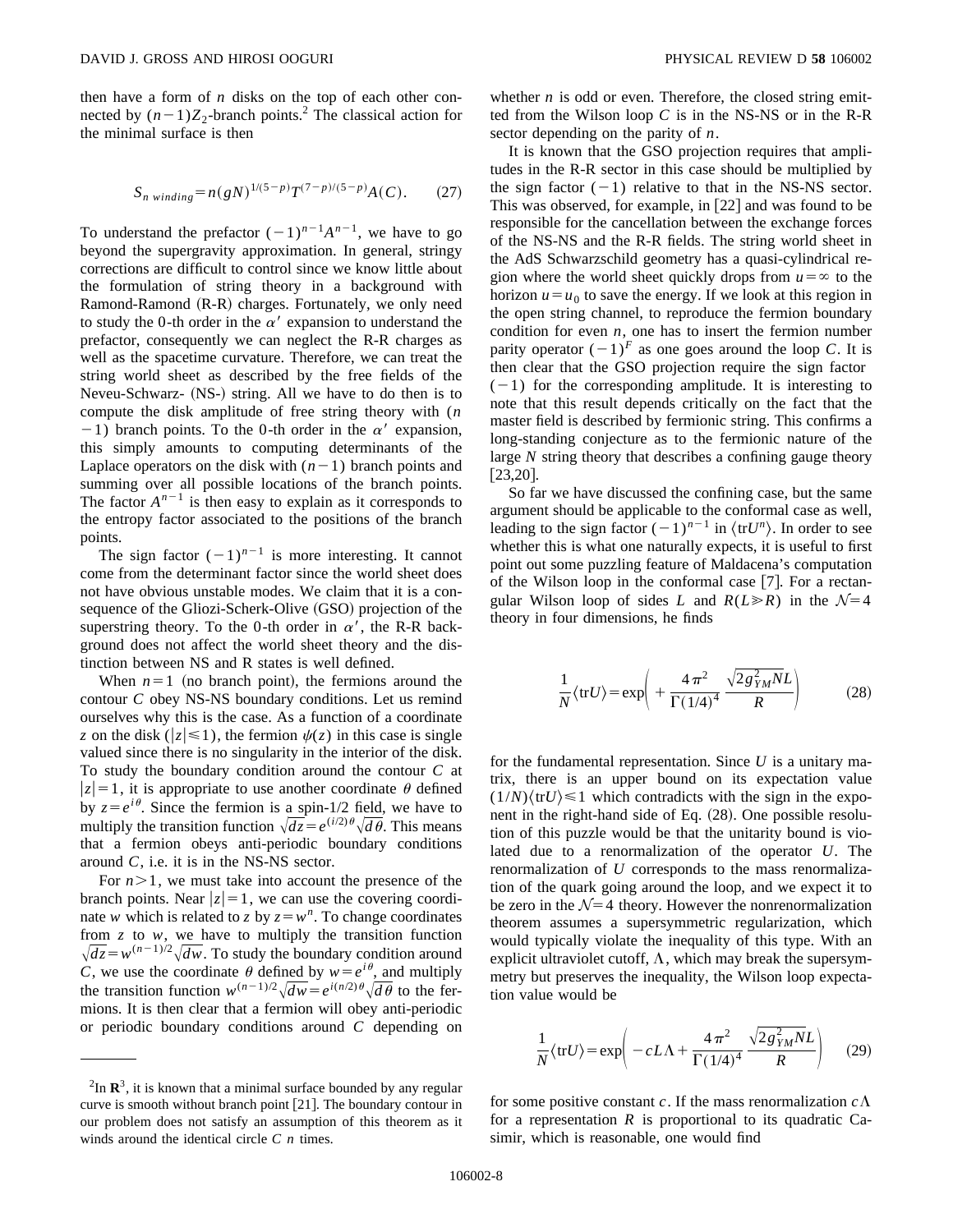

FIG. 8. In the Schwarzschild geometry, there is no point where the open string attached to the quark can end.

$$
\langle \text{tr} U^n \rangle \sim (-1)^{n-1} (L^{n-1} + \cdots) \exp \Biggl( -nN c_0 L \Lambda + \frac{4 \pi^2 n}{\Gamma (1/4)^4} \frac{\sqrt{2 g_{YM}^2 N L}}{R} \Biggr), \tag{30}
$$

obtaining the sign factor  $(-1)^{n-1}$  again. The factor  $L^{n-1}$ , as opposed to  $A^{n-1}$  in the confining case, indicates that the twist operators are constrained to stay along the minimum *u* point in the string world sheet. It would be interesting to understand this phenomenon better from the point of view of the string theory in the AdS background.

### **V. BARYONS AND STRINGY EXCLUSION PRINCIPLE**

The  $M$  theory dual of  $\text{QCD}_4$  can also be used to construct hadrons with heavy quarks and study their properties. To obtain mesons, one simply starts with a pair of quark and anti-quark represented by Wilson lines of opposite orientations on a D4 brane separated from *N* D4 branes. The quark anti-quark pair is then connected by a string extended through the AdS geometry (the Schwarzschild solution or AdS depending on whether one studies the pure QCD or the superconformal theory). The string generates a potential between the quarks, which is either linear (confining case) or is inversely proportional to the distance between the quarks (conformal case). One can then study the non-relativistic quantum mechanics of the quarks in this potential to compute the meson spectrum. This is essentially the same analysis as the bag model.

There is no free quark of finite energy in the confining case; whereas in the conformal case finite mass colored states exist. How do we see this in the supergravity picture? Both are a consequence of the fact that the string attached to the quark must end somewhere. In the conformal case, the string can end at  $u=0$ . The energy of such a string is simply equal to the BPS mass of the quark  $[7]$ . In the confining case, the bulk geometry has the topology of a solid cylinder with the horizon  $u = u_0$  as its axis as shown in Fig. 8. In this case there is no point where the open string can end and the string has to stretch to  $x = \infty$  in the **R**<sup>*p*</sup> direction, costing an infinite amount of energy.

This raises the interesting question of how one could construct a baryon, a SU(*N*) singlet bound state of *N* quarks, in this picture. We have to find a way to tie together *N* strings emerging from the quarks. In the flat space this is not possible because of the conservation of the NS-NS two-form charge. A quark and an anti-quark can be connected by a string since the NS-NS charge is canceled at the two end points. It is not obvious how this can be done with *N* end points with the same charges. It is an amazing consequence of supergravity that it is possible to do so in the AdS space. In the conformal case, the dual supergravity on  $AdS_5$  has the Chern-Simons term for the SL(2,*Z*) doublet two-forms  $B^a_{\mu\nu}$  (*a*=*NSNS*,*RR*)

$$
S_{CS_5} = \frac{N}{2} \epsilon_{ab} \int_{AdS_5} B^a \wedge dB^b. \tag{31}
$$

This comes from the fact that the equation of motion for *B<sup>a</sup>* in ten dimensions contains a coupling to the  $5$ -form  $[24]$  as

$$
D^{\mu}\partial_{[\mu,}B^{a}_{\nu\rho]} = -g\,\epsilon_{ab}F_{\mu\nu}^{\ \rho\sigma\kappa}\partial_{\rho}B^{b}_{\sigma\kappa}.\tag{32}
$$

A Lagrangian density which gives such an equation of motion would be $3$ 

$$
\mathcal{L}_B = \frac{1}{2g} |dB^a|^2 + \frac{\epsilon_{ab}}{2} F \wedge B^a \wedge dB^b. \tag{33}
$$

On  $AdS_5 \times S^5$ , the 5-form *F* carries *N* units of flux on  $S^5$ . Thus, for  $B^a$ 's which are constant on  $S^5$ , the ten-dimensional Lagrangian  $(33)$  implies the Chern-Simons term  $(31)$  in five dimensions. Similarly the 3-form  $C_{\mu\nu\rho}$  in the elevendimensional supergravity has the Chern-Simons term  $\int C$  $\wedge dC \wedge dC$ , which upon compactification on  $S^4$ , gives the seven-dimensional Chern-Simons term on AdS<sub>7</sub>

$$
S_{CS_7} = \frac{N}{2} \int_{AdS_7} C \wedge dC.
$$
 (34)

As we now explain, these Chern-Simons terms make it possible for the *N* strings to combine together and end on a point in the bulk AdS geometry.

Before explaining why the *N* strings can join together in AdS, it would be instructive to review a similar but more familiar phenomenon in the three-dimensional gauge theory with the Chern-Simons term:

$$
S_{CS_3} = \frac{N}{2} \int A \, dA \tag{35}
$$

for an Abelian gauge field *A*. Suppose the electric charge of the theory is quantized so that we allow a gauge transformation  $A \rightarrow A + d\theta$  with  $\theta$  defined modulo integer. Let us perform a gauge transformation by  $\theta$  which has a discontinuity

<sup>&</sup>lt;sup>3</sup>Although the complete Lagrangian for the IIB supergravity in ten dimensions is not known, for the purpose of the discussion here, we only need a Lagrangian for the two-form. Since we are only considering the classical supergravity, any Lagrangian which gives Eq. (32) should be good enough.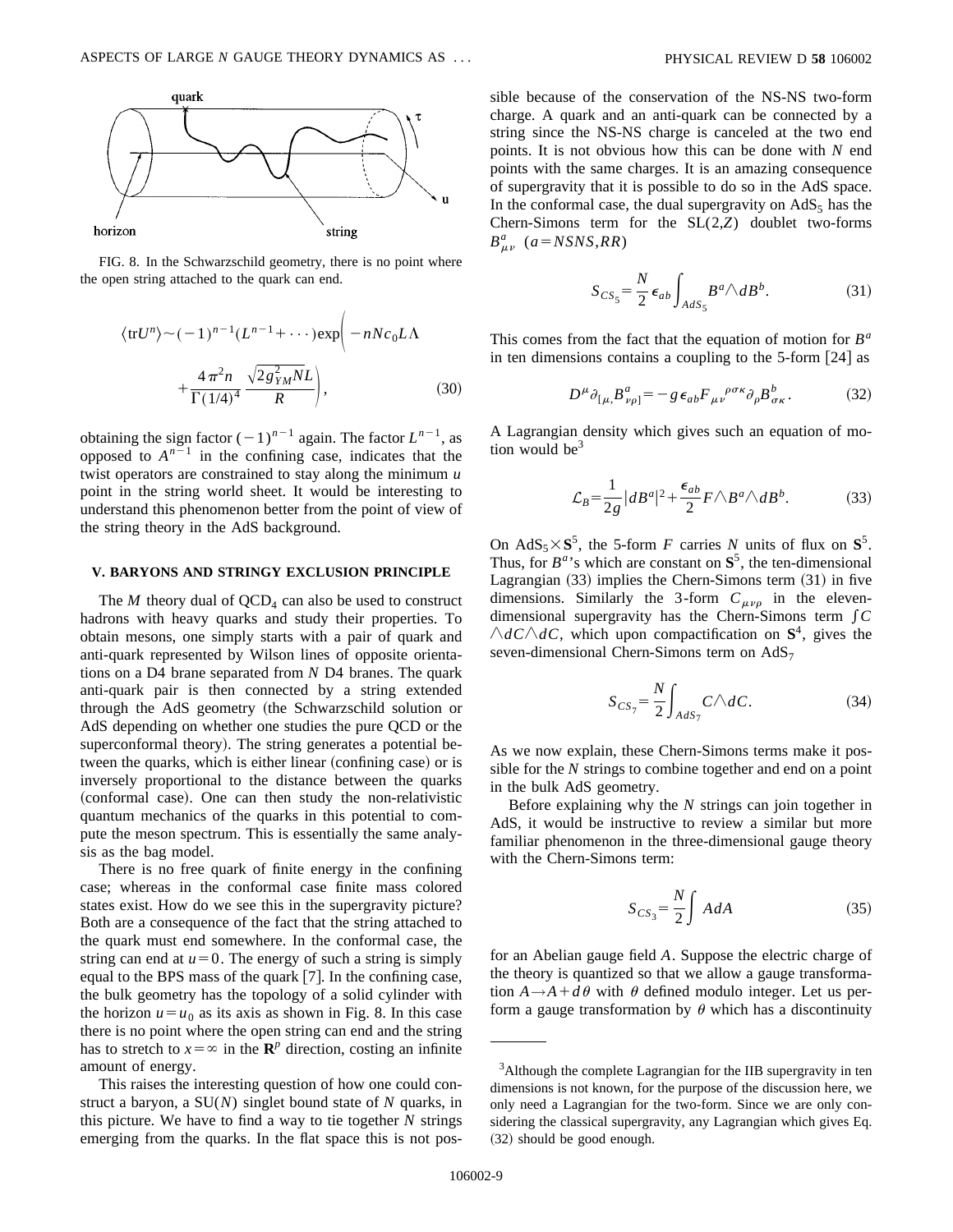$\delta\theta$ =1 across a two-dimensional surface  $D_2$  with the topology of disk. The variation of the Chern-Simons term under this gauge transformation is

$$
\delta S_{CS_3} = N \int_{AdS_3} d(\theta dA) = N \int_{D_2} dA = N \oint_C A, \quad (36)
$$

where *C* is the boundary of the disk  $D_2$ . Thus, if there is a Wilson loop *C* carrying *N* units of charge, we can absorb it into the Chern-Simons term by the gauge transformation. For the same reason, if we put *N* particles of unit charge on the top of each other, the composite particle decouples from the gauge field *A*.

The above story can be immediately generalized to the case of string with the Chern-Simons term  $(31)$ . The supergravity action is invariant under the gauge transformation  $B_{\mu\nu} \rightarrow B_{\mu\nu} + \partial_{[\mu,\lambda_{\nu]}]}$ . Since the *B*-field charges are quantized with the unit charges carried by the fundamental string and the D string, the gauge transformation parameter  $\lambda$  does not have to be a single-valued vector field on  $AdS_5$ , but its integral  $\oint_C \lambda$  around a closed contour *C* can jump by an integer amount. Suppose such a discontinuity of  $\lambda$  occurs across a four-dimensional subspace  $M_4$  of AdS<sub>5</sub>. Since the discontinuity  $\delta \lambda$  has to be such that  $\oint_C \delta \lambda$  is an integer and therefore is invariant under smooth deformation of the contour  $C$ ,  $\delta \lambda$ is closed  $d\delta\lambda = 0$  on  $M_4$  and it can locally be written as  $\delta\lambda = d\theta$  with  $\theta$  is defined modulo integers. Under such a gauge transformation, the Chern-Simons term  $(31)$  changes as

$$
\delta S_{CS_5} = N \epsilon_{ab} \int_{AdS_5} d(\lambda^a dB^b)
$$
  
=  $N \epsilon_{ab} \int_{M_4} \delta \lambda^a dB^b = N \epsilon_{ab} \int_{M_4} d(\theta^a dB^b)$ . (37)

Suppose further that  $M_4$  has the topology of  $S^1 \times M_3$  with *M*<sup>3</sup> being a three-dimensional space bounded by a twodimensional surface  $\Sigma$  and that  $\theta^{(RR)}$  jumps by 1 across a point on  $S^1$  (times  $M_3$ ) while  $\theta^{(NSNS)}$  is continuous. The gauge variation of  $S_{CS<sub>5</sub>}$  can then be written as an integral of *B* over  $\Sigma$ ,

$$
\delta S_{CS_5} = N \int_{\Sigma} B^{(NSNS)}.\tag{38}
$$

Therefore *N* string world sheets wrapping on a contractible surface  $\Sigma$  in AdS<sub>5</sub> can be absorbed into the Chern-Simons term  $(31)$  by the gauge transformation. This also means that, if we put *N* strings on the top of each other, it decouples from  $B^{(NSNS)}$ .

The string can be viewed as a soliton of the supergravity with the  $B^{(NSNS)}$  charge [25]. The fact that *N* strings de-



FIG. 9. Baryon is constructed as *N* strings joining together at a point in the bulk.

couple from  $B^{(NSNS)}$  suggests that one can construct a supergravity solution in which *N* strings join together at a point in  $AdS_5$ <sup>4</sup>. This defines a baryon in the conformal case. The baryon in  $QCD<sub>3</sub>$  is obtained by simply compactifying this picture on  $S^1$ . Because of the Chern-Simons term  $(31)$ , *N* strings can end on a point in the Schwarzschild geometry. The resulting string configuration is very similar to the one suggested much earlier in  $[26]$ .

It is obvious that this phenomenon also holds for closed strings—*N* closed strings can join together and disappear in  $AdS<sub>5</sub>$ . This may be viewed as a higher dimensional generalization of the stringy exclusion principle pointed out by Maldacena and Strominger  $[27]$ . They showed that there is an upper bound on the number of BPS particles in  $AdS_3$ . Although they derived this result by studying the spectrum of chiral primary fields in the dual conformal field theory in two dimensions, it is also possible to show this using the Chern-Simons term for the  $SU(2) \times SU(2)$  gauge field in AdS<sub>3</sub> [ $28$ ]. The mechanism we described in the above is a natural generalization of this to  $AdS_5$  with the gauge field being replaced by *B*(*NSNS*) .

Let us turn to the case of  $QCD<sub>4</sub>$ . To construct baryons in this case, we have to start with a membrane of the supergravity in  $AdS<sub>7</sub>$ . Wrapping the membrane on the supersymmetry preserving circle gives a string on the  $AdS<sub>7</sub>$  Schwarzschild geometry. The membrane carries a charge with respect to the 3-form  $C$ , and the Chern-Simons term  $(34)$  can create a membrane with *N* units of charges. Therefore, once again, *N* open strings can join together in the bulk.

Thus, in both the conformal and confining cases, a baryon is constructed as *N* heavy quarks joined together by *N* open strings ending at a point in the AdS geometry. (See Fig. 9.) The total energy of the baryon is the sum of the geodesic length of the strings. In the confining case, it is proportional to a sum of four-dimensional distances between the quarks and the location of the string junction (projected to  $\mathbb{R}^4$ ). In the conformal case, it is a sum of  $(distance)^{-1}$ . Although the location of the string junction is dynamical, in the large *N* limit, we can use the Born-Oppenheimer approximation and regard it as a fixed point in the AdS geometry. The *N* quarks

<sup>&</sup>lt;sup>4</sup>While this paper was being typed, we learned of the work  $[11]$ where it is shown that *N* strings can end on the 5-brane wrapping on  $S<sup>5</sup>$  and localized on AdS<sub>5</sub>. This verifies our claim that such a supergravity solution should exist in  $AdS_5$ .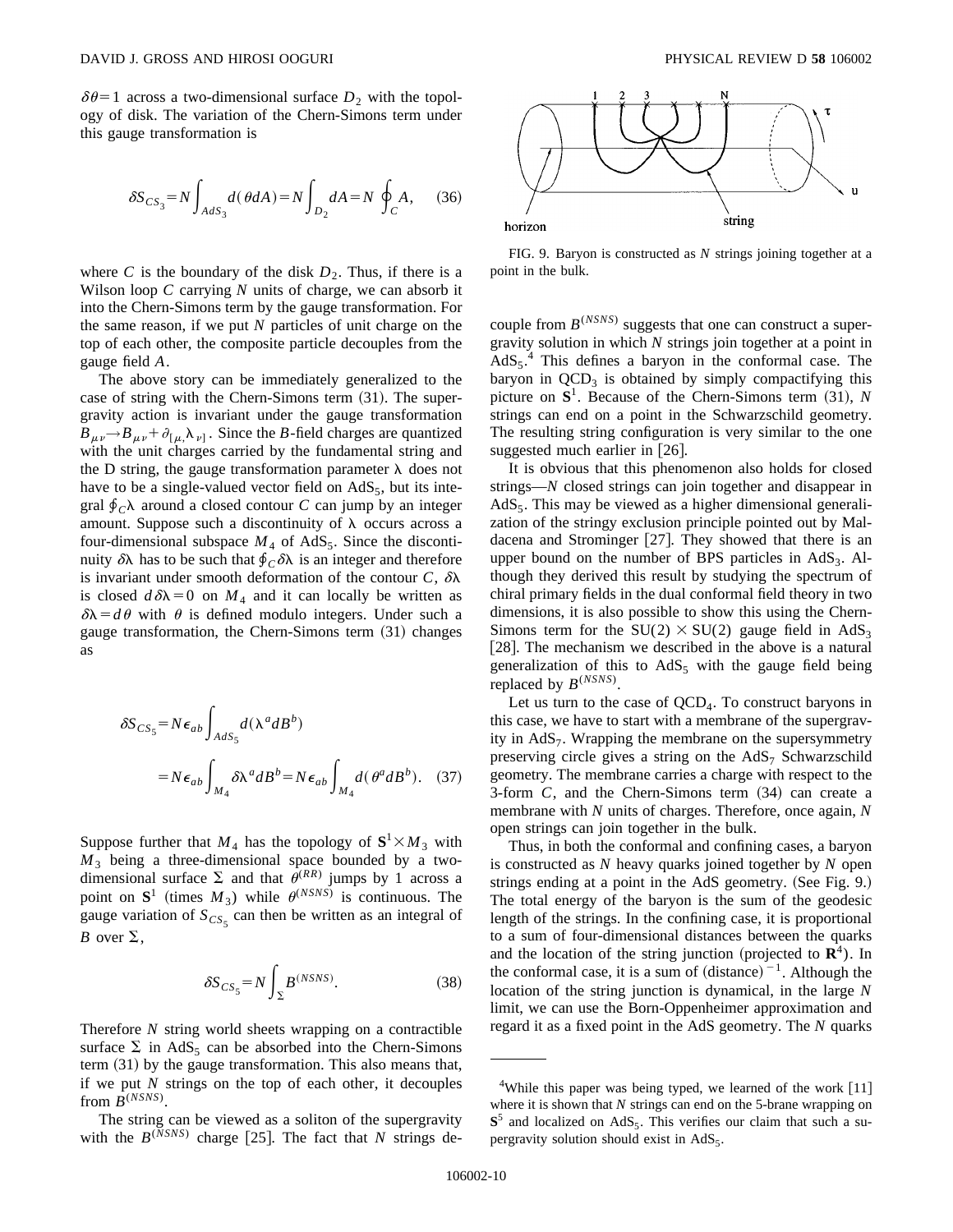

FIG. 10. It is energetically favorable to move the *N* string junction to  $u=0$ , leaving the two separate strings.

then move independently under the potential given by the string stretched between them and the junction. The mass spectrum of the baryon can then be obtained by solving a one-body problem of the quark in the potential.

It would perhaps be worthwhile to point out that the existence of the *N* string junction does not contradict with the vanishing of the *q*-*q* potential in the conformal case. If you have a *q*-*q* pair, in addition to the obvious string configuration where a string stretched from each quark ends on *u*  $=0$ , one may consider joining them at a point from which  $(N-2)$  strings come out. This may seem to give a nontrivial potential between the quarks. However the  $(N-2)$ strings should end somewhere, and the only place they can end is at  $u=0$ . For  $N>4$ , it is clear that it costs less energy if we move the *N* string junction toward  $u=0$ . We then end up recovering the obvious configuration where the two strings separately end at  $u=0$ , without a non-trivial potential between  $q - q$  (Fig. 10).

A similar configuration can be considered in the confining case. In this case, however, there is no place where the (*N*  $-2$ ) strings can end, except at  $x = \infty$  in **R**<sup>*p*</sup> costing infinite energy to create  $(Fig. 11)$ , as expected from the quark confinement. The same discussion holds for any non-singlet combination of quarks.

#### **VI. DISCUSSION**

In the previous sections we have discussed many aspects of the dynamics of large *N* gauge theory for strong coupling, as calculated using the dual supergravity, string or *M* theory. In all cases the results are remarkably consistent with our intuition and expectations. This strengthens our faith in the validity of the duality between these pictures. However, there is no strong evidence to date that these pictures actually overlap—they could be descriptions of two quite different phases of the same theory.

Consider the duality between the conformally invariant  $N=4$  gauge theory in four dimensions and string theory in the  $AdS_5 \times S^5$  background. The strongest form of this duality is to claim that these two are equivalent for all values of N and  $\lambda$ . However, perturbative string theory is defined as an asymptotic expansion in  $g_s = g_{YM}^2 = \lambda/N$ . So perhaps a safer conjecture is the equivalence of these two formulations for  $N = \infty$ , the classical limit of string theory and the planar limit



FIG. 11. A similar configuration in the confining case costs infinite energy, as expected from the quark confinement.

of the gauge theory, or in the asymptotic 1/*N* expansion.

Here one is on firmer ground since the weak coupling expansion of the  $N=\infty$  conformally invariant gauge theory might very well converge  $[29,30]$  and there is no reason to expect the  $1/\lambda \sim$  curvature expansion of string theory to diverge. If so, one could then imagine, in principle, using the large  $\lambda$  expansion (or even better the exact solution) of classical string theory to define the gauge theory for all coupling. If one could do this for the compactified non-supersymmetric theory as well, then one could construct continuum QCD, by taking  $\lambda$  to zero in the manner of asymptotic freedom, as one lets the compactification radii vanish. So far there is no strong evidence for even this form of the conjecture; since the calculations of quantities in string theory can only be done for large  $\lambda$  and in the gauge theory only for small  $\lambda$ .

There is, however, a possibility that the conjecture has to be weakened even further. Namely, it is possible that the gauge theory picture is valid for weak coupling, the string theory for strong coupling, and there is no region where they are both valid—i.e. there is a phase transition at  $\lambda = \lambda_{cr}$ . This is a ubiquitous phenomenon in large  $N$  theories [31], including the one-plaquette model  $[32]$ , QCD<sub>2</sub> on the sphere  $[33,34]$  and is believed to be the case (even for finite *N*) for lattice QCD. In the case of lattice QCD such a transition leads one to suspect that the effective string theory that can be deduced from the strong coupling expansion cannot be extended to the continuum theory. If this were the case here as well, it would mean, unfortunately, that these dualities are not as powerful as one might hope, and in particular one might not be able to use them to construct the master field, string theory, of QCD. On the other hand, the existence of such a phase transition would make the conjectured duality seem more reasonable, by eliminating some of the paradoxical aspects of the duality  $[35]$ .

### **ACKNOWLEDGMENTS**

We would like to thank Tom Banks, Gary Horowitz, Emil Martinec, Yaron Oz, John Schwarz and many other participants of ITP Program, Duality in String Theory, for useful discussions. The work of D.G. was supported in part by NSF grants NSF-PHY-94-07194 and NSF-PHY-97-22022. The work of H.O. was supported in part by NSF grant NSF-PHY-95-14797 and by DOE grant DE-AC03-76SF00098, and also by NSF grant NSF-PHY-94-07194.